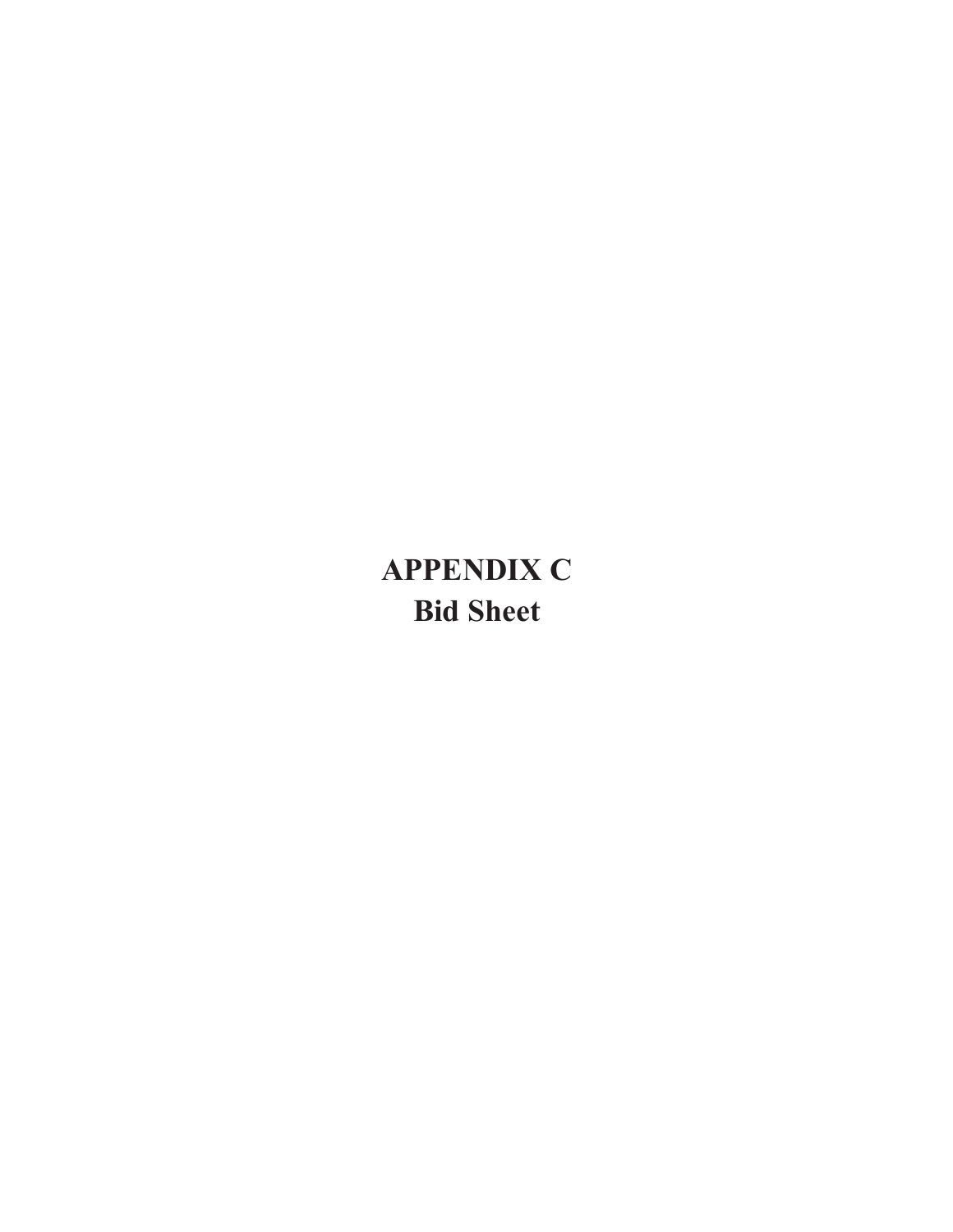## **Bid Sheet**

*General Instructions:* 

- · *Represent all costs in nominal dollars.*
- · *Fill out a copy of the tables provided below*
- · *For Nuclear Reactors with multiple units being considered at a single site, the Applicant may submit either individual bids for each reactor unit, or one combined bid covering both reactor units. Note that if submitting individual bids for each reactor unit, the auction may result in only some units being allocated credits.*

| Tuble I. Annibuut unu lolut biu                |                    |                        |                        |                        |                        |              |  |
|------------------------------------------------|--------------------|------------------------|------------------------|------------------------|------------------------|--------------|--|
| <b>Item</b>                                    | <b>Units</b>       | <b>Award</b><br>Year 1 | <b>Award</b><br>Year 2 | <b>Award</b><br>Year 3 | <b>Award</b><br>Year 4 | <b>Total</b> |  |
| <b>Desired Credits</b>                         | <b>Dollars</b>     |                        |                        |                        |                        |              |  |
| <b>Committed</b><br><b>Generation</b>          | Megawatt-<br>hours |                        |                        |                        |                        |              |  |
| <b>Projected Revenue</b>                       | <b>Dollars</b>     |                        |                        |                        |                        |              |  |
| <b>Projected Major</b><br><b>Capital Costs</b> | <b>Dollars</b>     |                        |                        |                        |                        |              |  |

## *Table 1. Annual and total bid*

Table 1 Instructions:

- · **Desired Credits**. Input total desired credits for each award year. These may vary year to year. Sum all four award years to calculate the total.
- · **Committed Generation.** Input total committed generation for each award year. These may vary year to year but cannot exceed the projected future generation as directed to report in the Section VII.B. Sum all four award years to calculate the total.
- · **Projected Revenue.** Copy the annual projected revenue for each Award Year as directed to reported in Section VII.B. This will be used in determining payment adjustment as described in Section XI.
- · **Projected Major Capital Costs.** Copy the sum of the annually projected amounts of capital expenditures depreciated according to GAAP, only for the Enhancements and Sustaining subcategories, reported as directed in Section VII.B(i). This will be used in determining payment adjustment as described in Section XI.